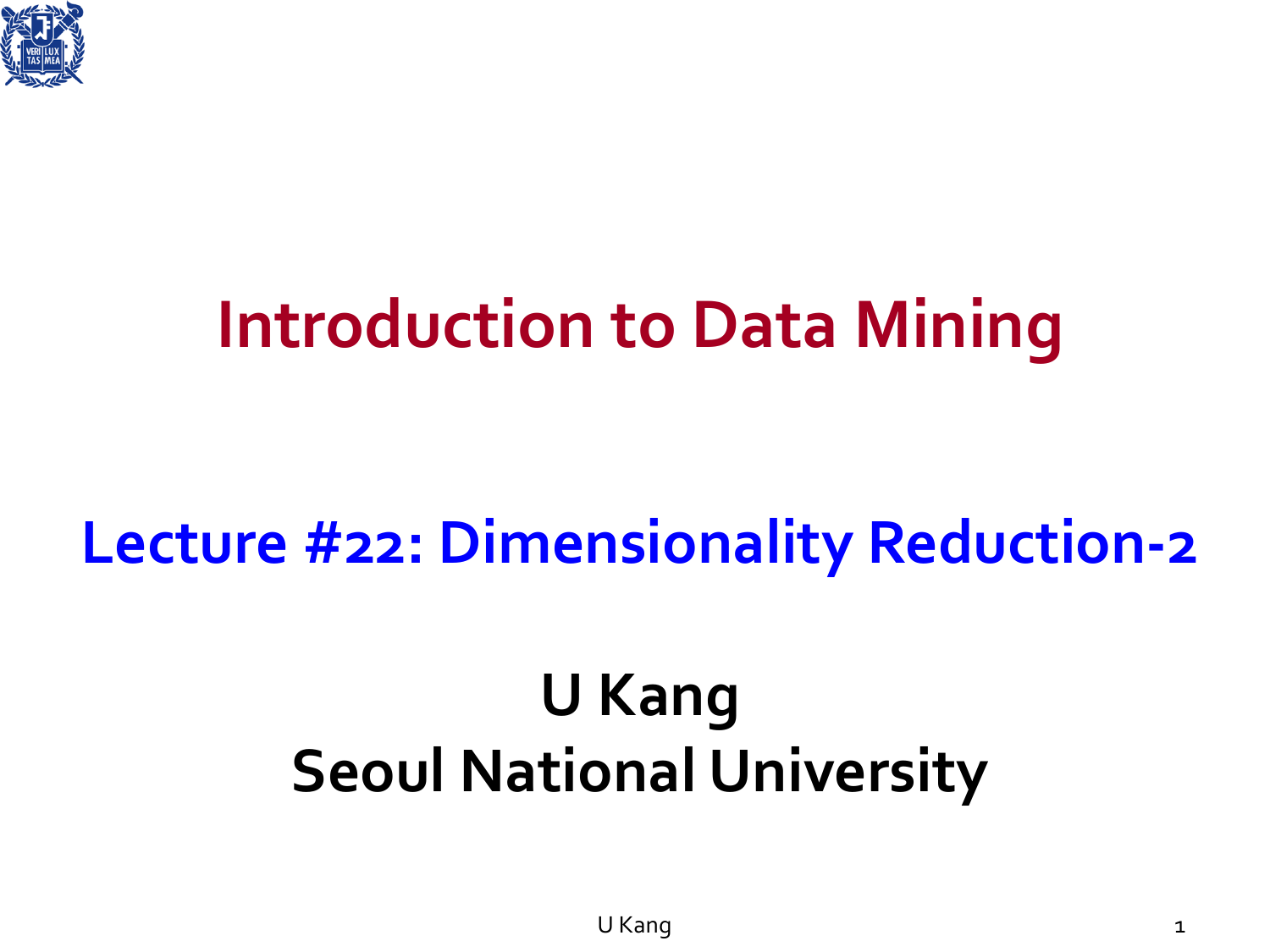

## **In This Lecture**

- **Learn how to answer queries using SVD**
- **Learn the motivation and definition of CUR** decomposition, an alternative method for SVD
- Compare CUR and SVD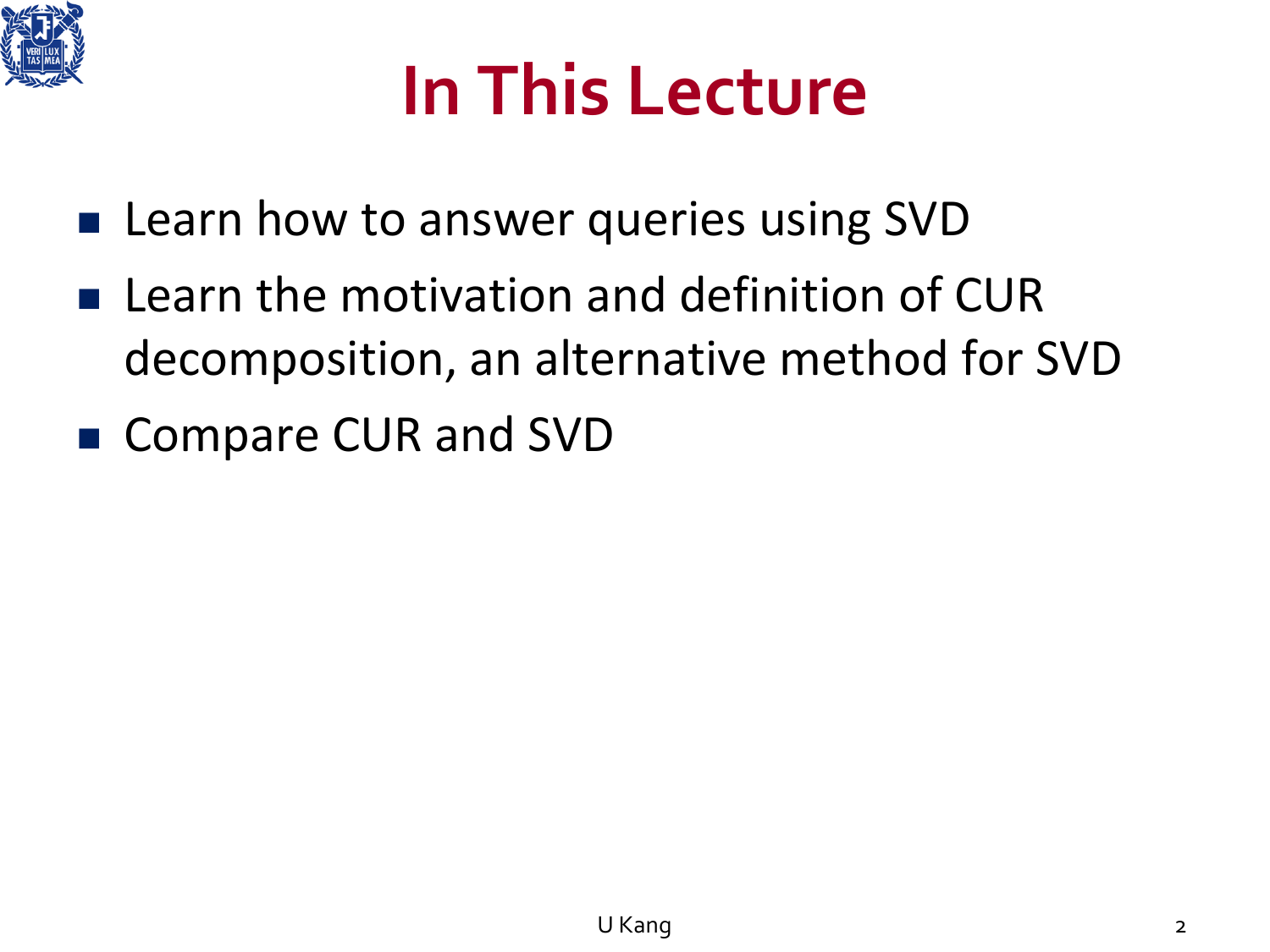



### **■ C** SVD Case Studies □ CUR Decomposition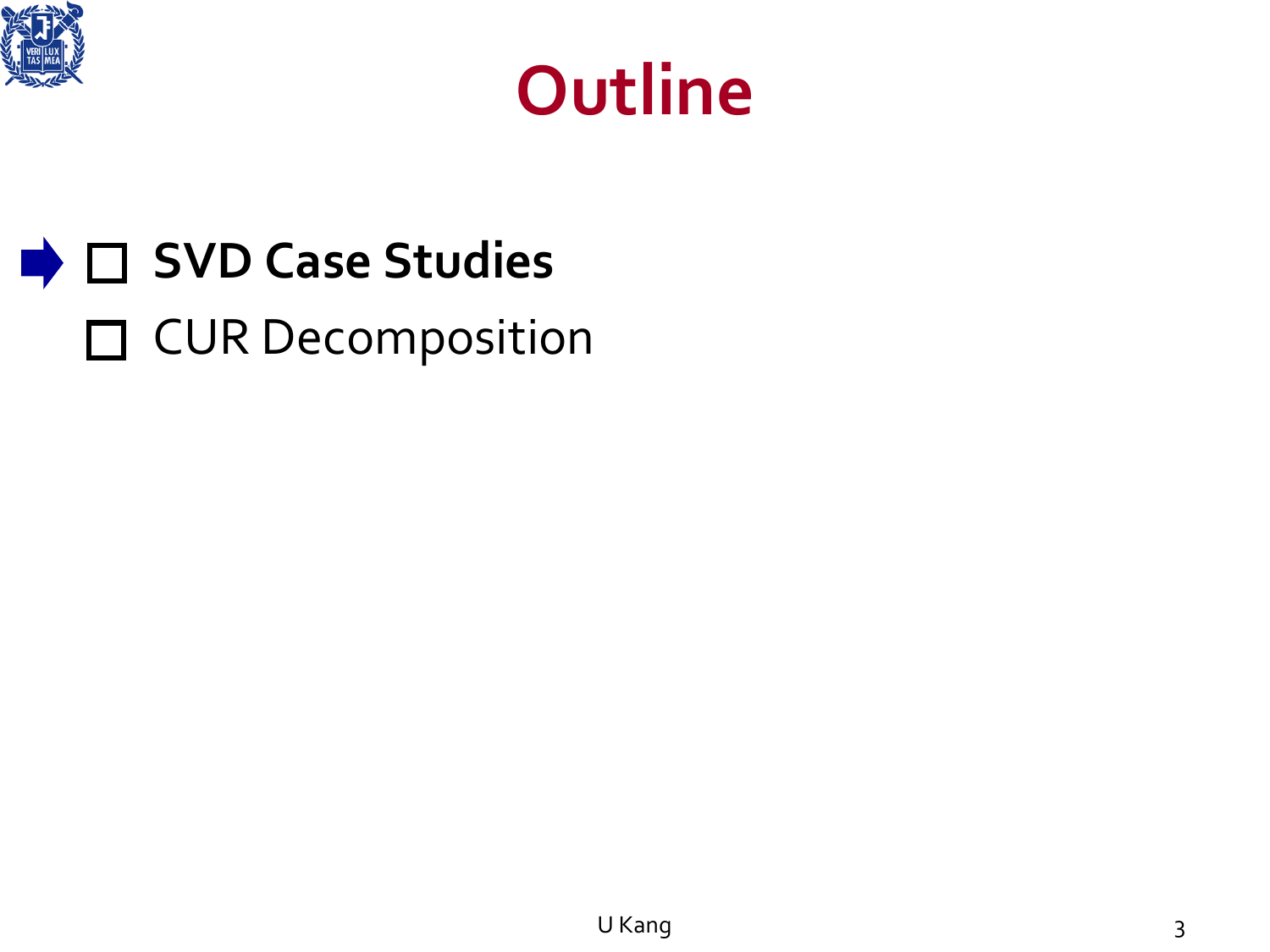

- **Q: Find users that like 'Matrix'**
- **A: Map query into a 'concept space' – how?**

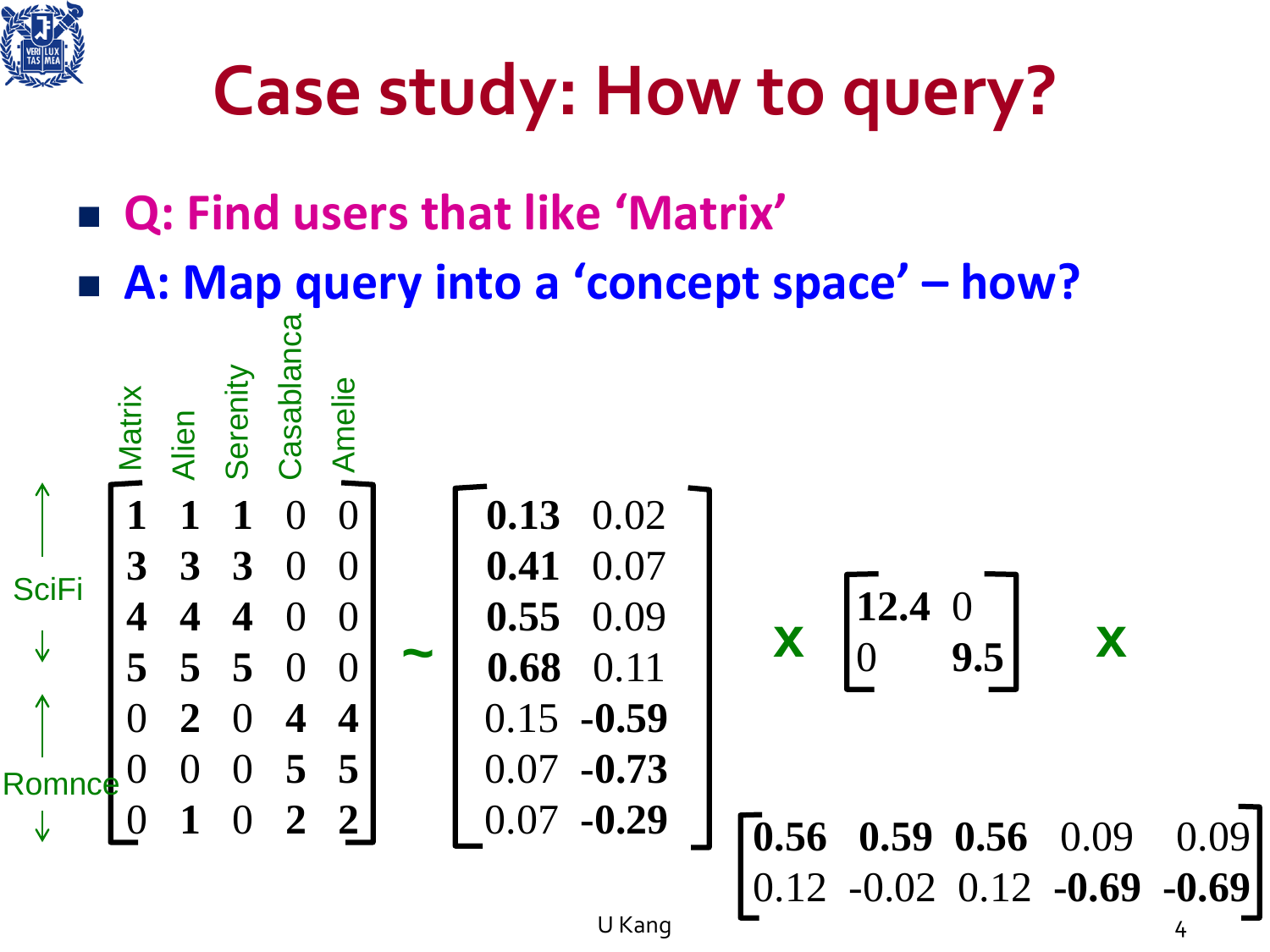

- **Q: Find users that like 'Matrix'**
- **A: Map query into a 'concept space' – how?**

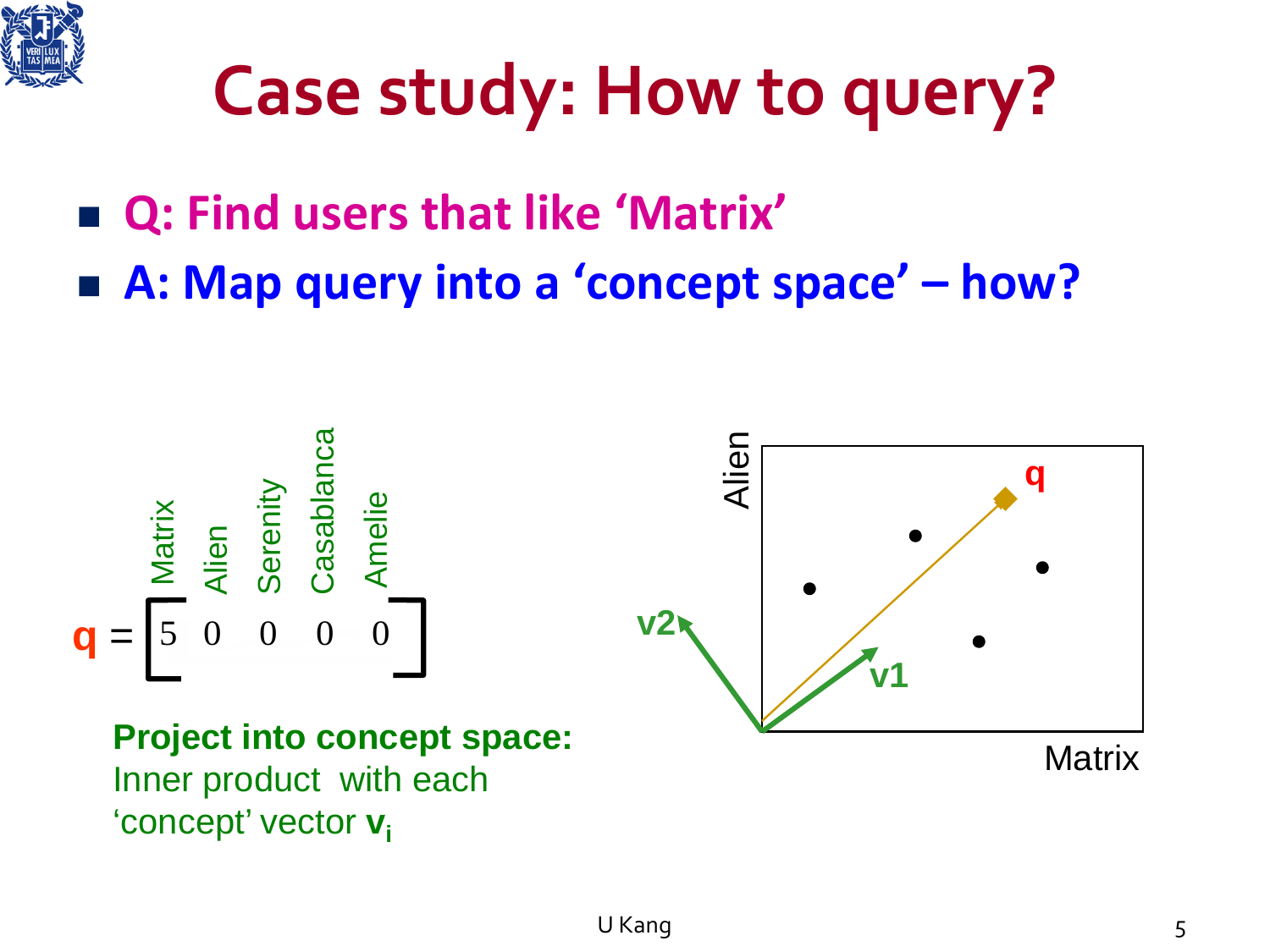

- **Q: Find users that like 'Matrix'**
- **A: Map query into a 'concept space' – how?**

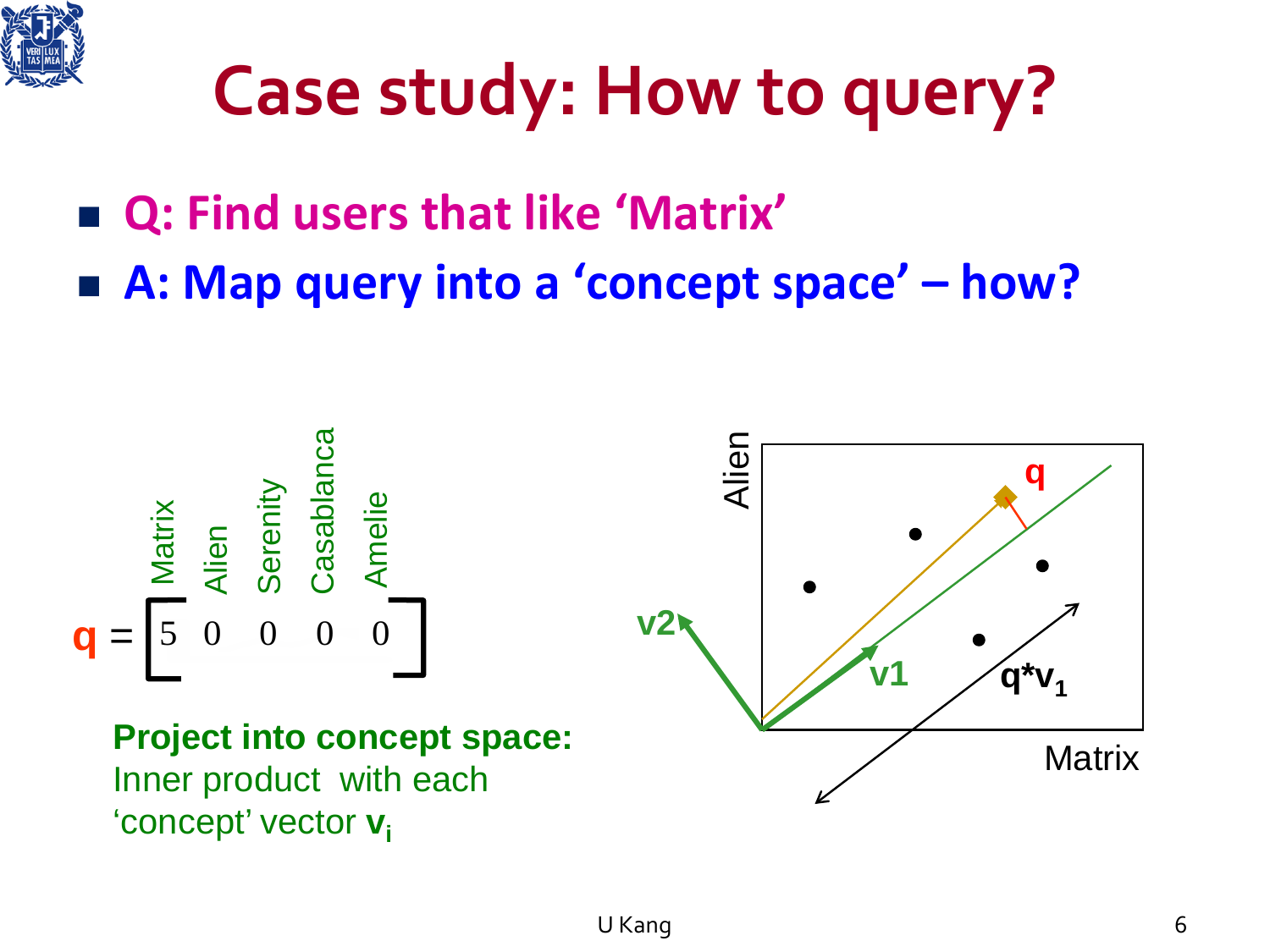

**Compactly, we have:**  $q_{\text{concept}} = q V$ 

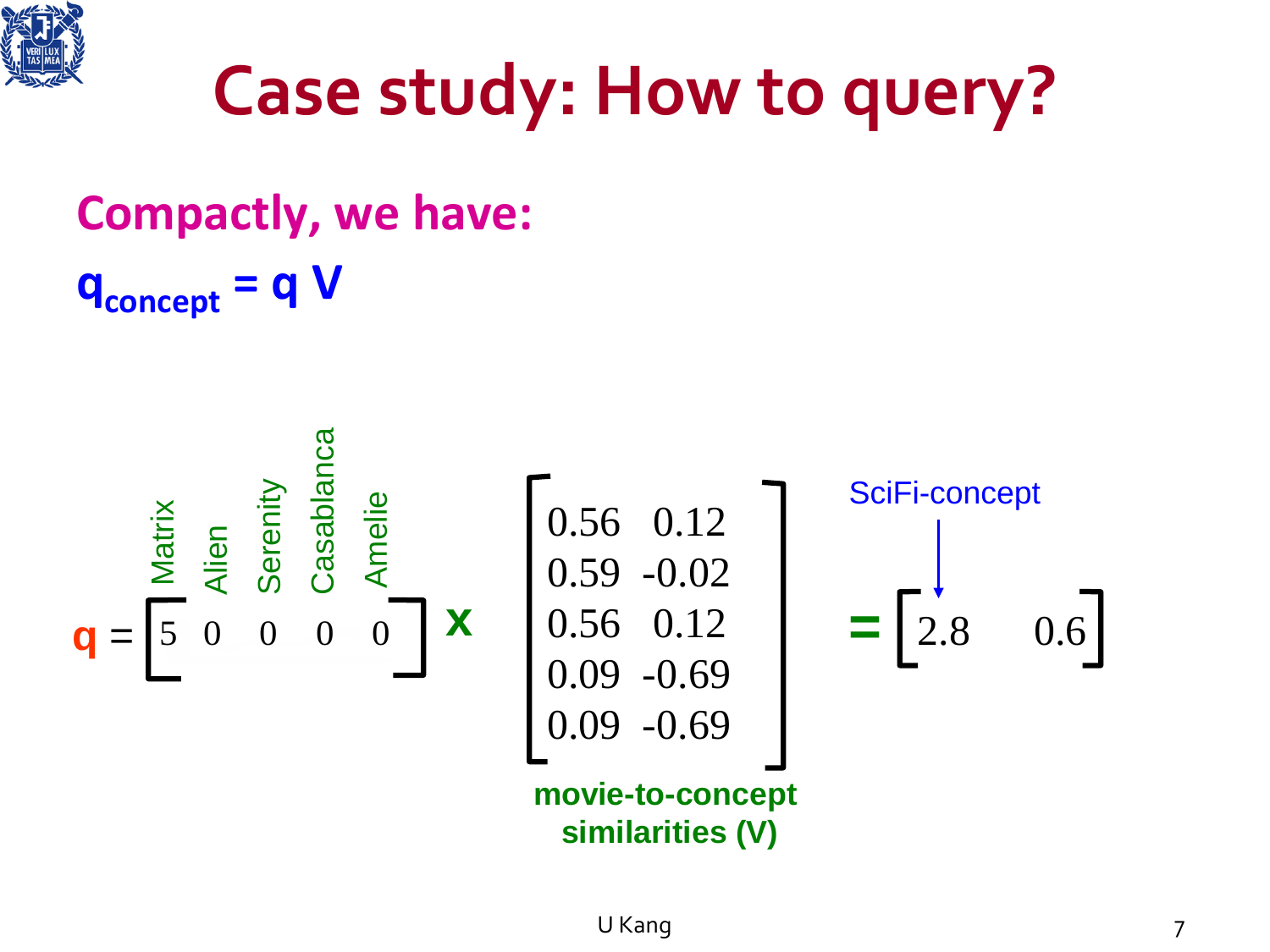

### **How would the user** *d* **that rated ('Alien', 'Serenity') be handled?**  $d_{\text{concept}} = d$  V

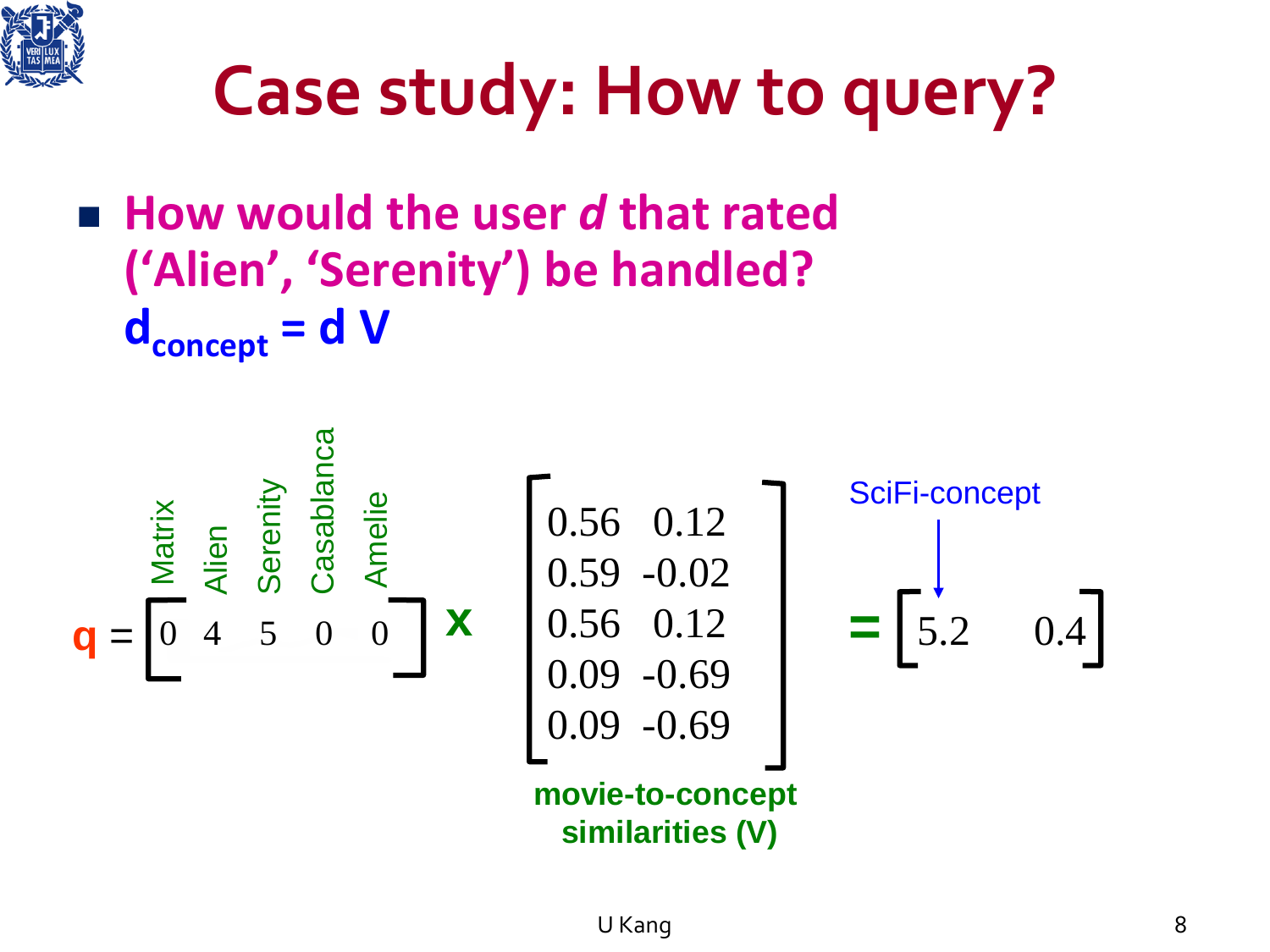

 **Observation:** User *d* that rated ('*Alien*', '*Serenity*') will be **similar** to user **q** that rated ('*Matrix*'), although *d* and **q** have **zero ratings in common**!

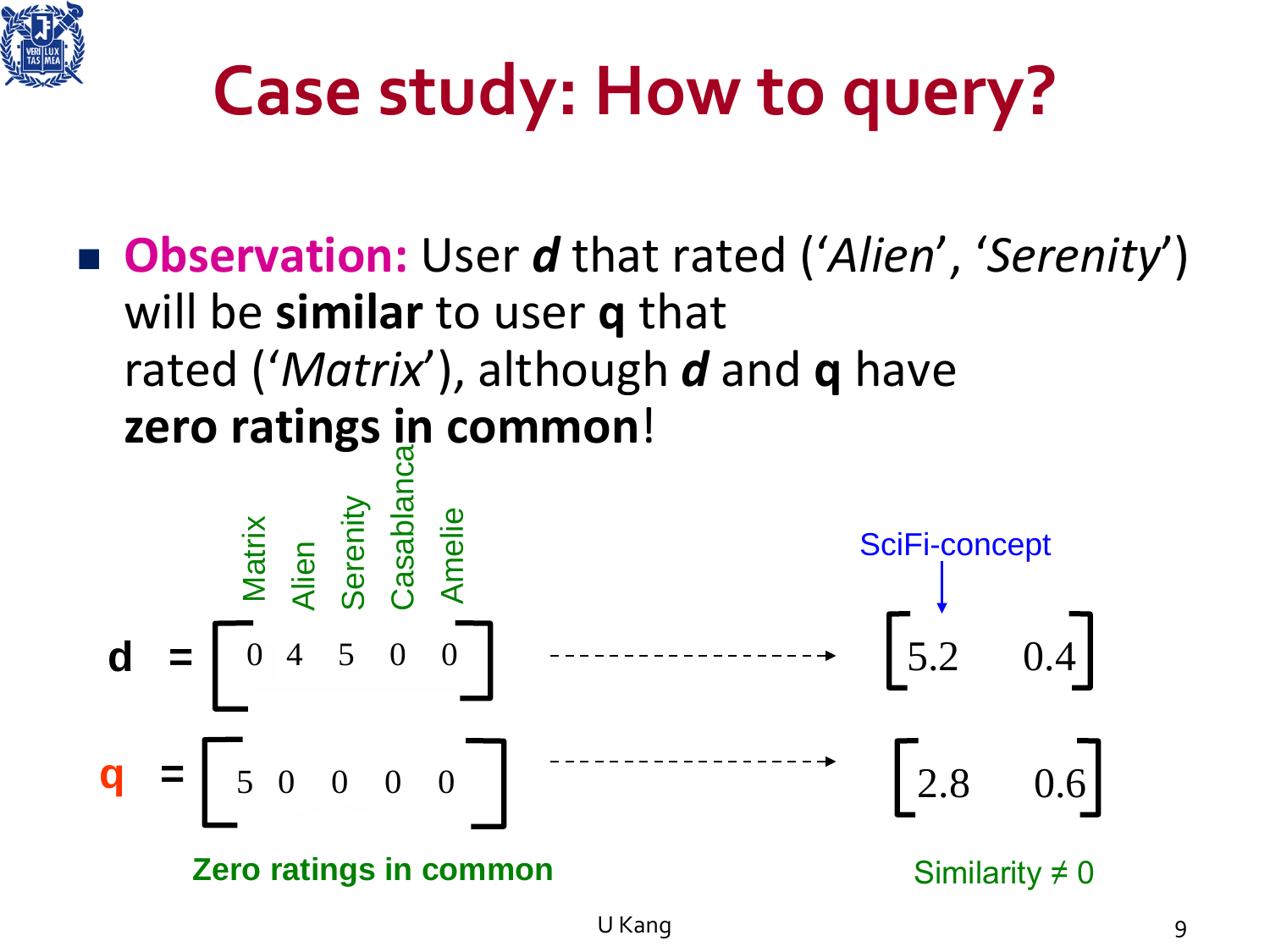# **SVD: Pros and Cons**

- <sup>+</sup> **Optimal low-rank approximation** in terms of Frobenius norm (or Euclidean distance)
- **Interpretability problem:**
	- A singular vector specifies a linear combination of all input columns or rows
- **Lack of sparsity:**

Singular vectors are **dense!**



Frobenius norm:  $\|X\|_{F} = \sqrt{\sum_{ij} X_{ij}^{2}}$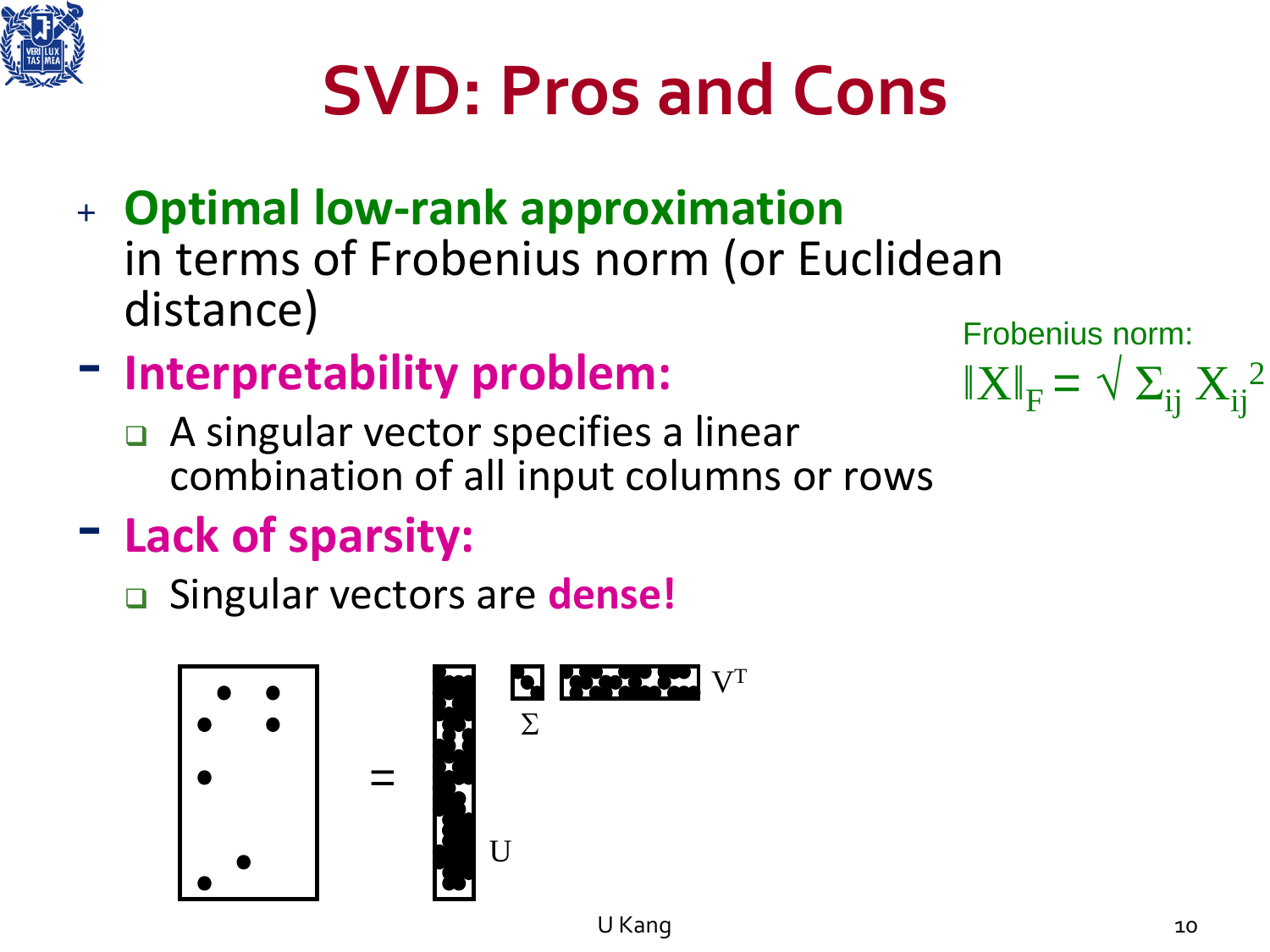



### SVD Case Studies **▶ □ CUR Decomposition**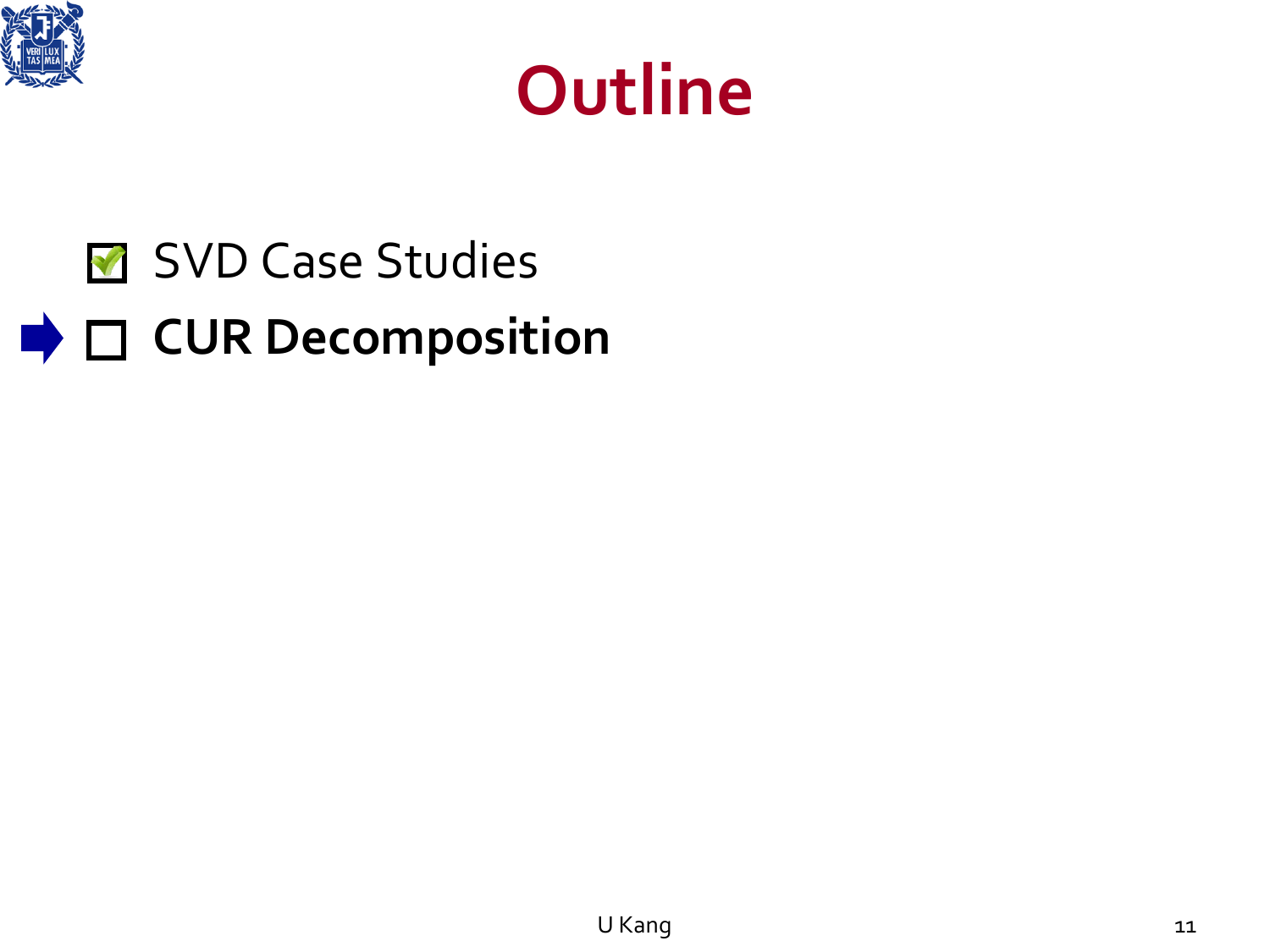

```
CUR Decompositior |XI_F| = \sqrt{\sum_{ij} X_{ij}^2}Frobenius norm:
```
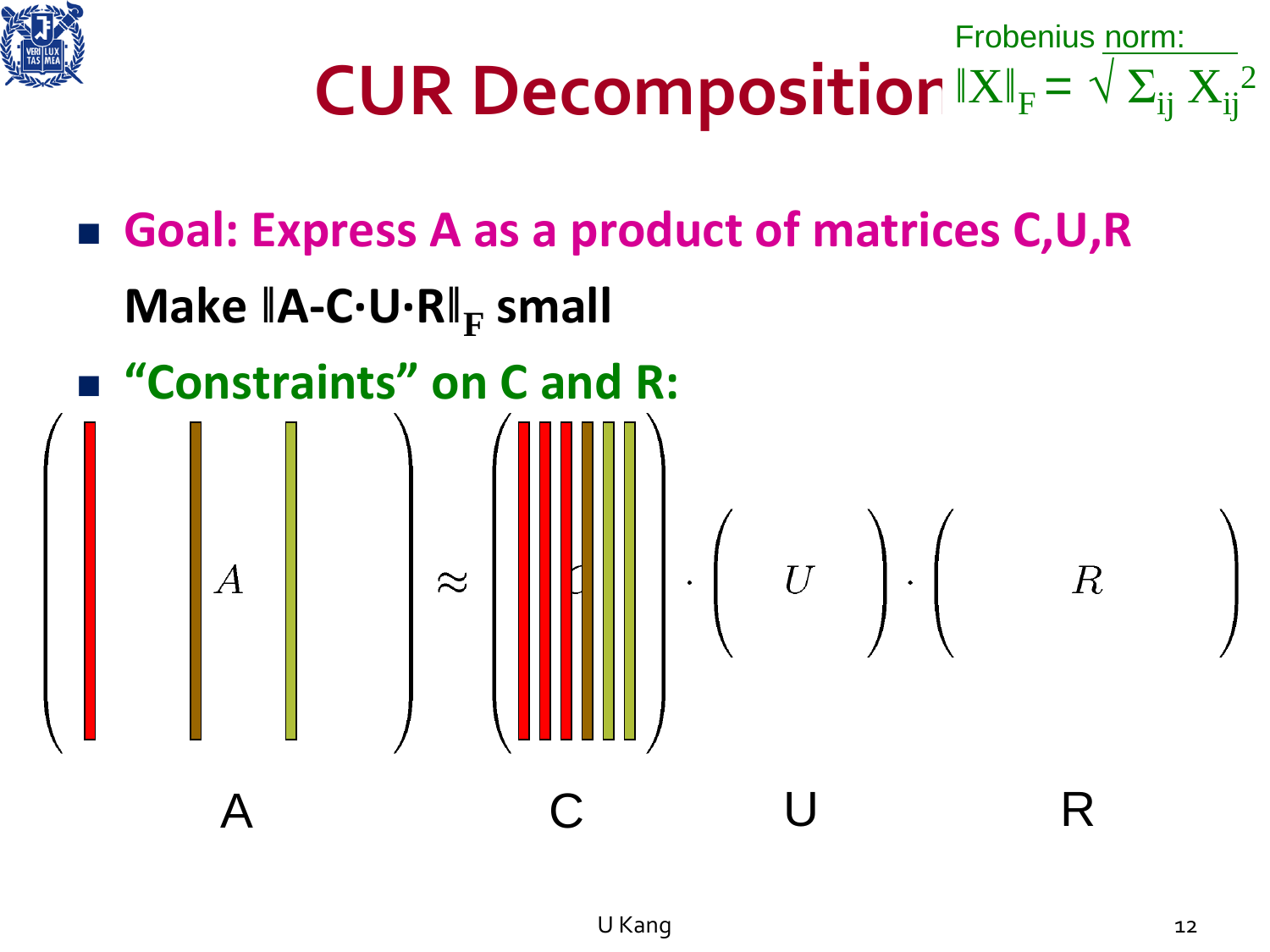

```
CUR Decompositior |XI_F| = \sqrt{\sum_{ij} X_{ij}^2}Frobenius norm:
```
## ■ Goal: Express A as a product of matrices C,U,R **Make ǁA-C·U·Rǁ<sup>F</sup> small "Constraints" on C and R:**  $\bar{U}$  $\overline{C}$  $\approx$  $\overline{\bm{K}}$ **Slide 15** A C U R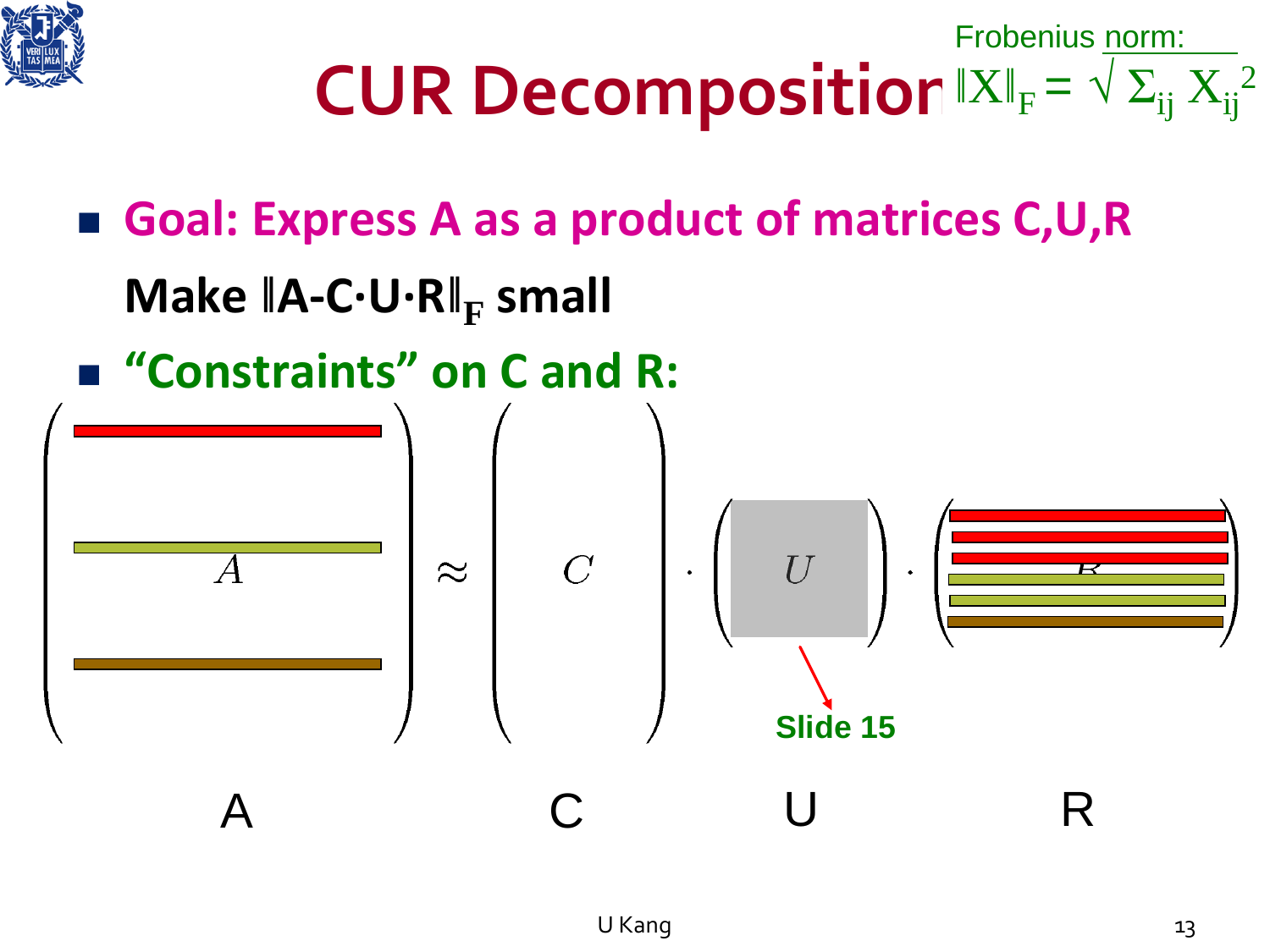

# **CUR: How it Works**

■ Sampling columns (similarly for rows):

**Input:** matrix  $A \in \mathbb{R}^{m \times n}$ , sample size c **Output:**  $C_d \in \mathbb{R}^{m \times c}$ 1. for  $x = 1 : n$  [column distribution] 2.  $P(x) = \sum_i \mathbf{A}(i, x)^2 / \sum_{i, j} \mathbf{A}(i, j)^2$ 3. for  $i = 1 : c$  [sample columns] 4. Pick  $j \in 1 : n$  based on distribution  $P(x)$ 5. Compute  $\mathbf{C}_d(:,i) = \mathbf{A}(:,j) / \sqrt{c P(j)}$ 

> Note this is a randomized algorithm; same column can be sampled more than once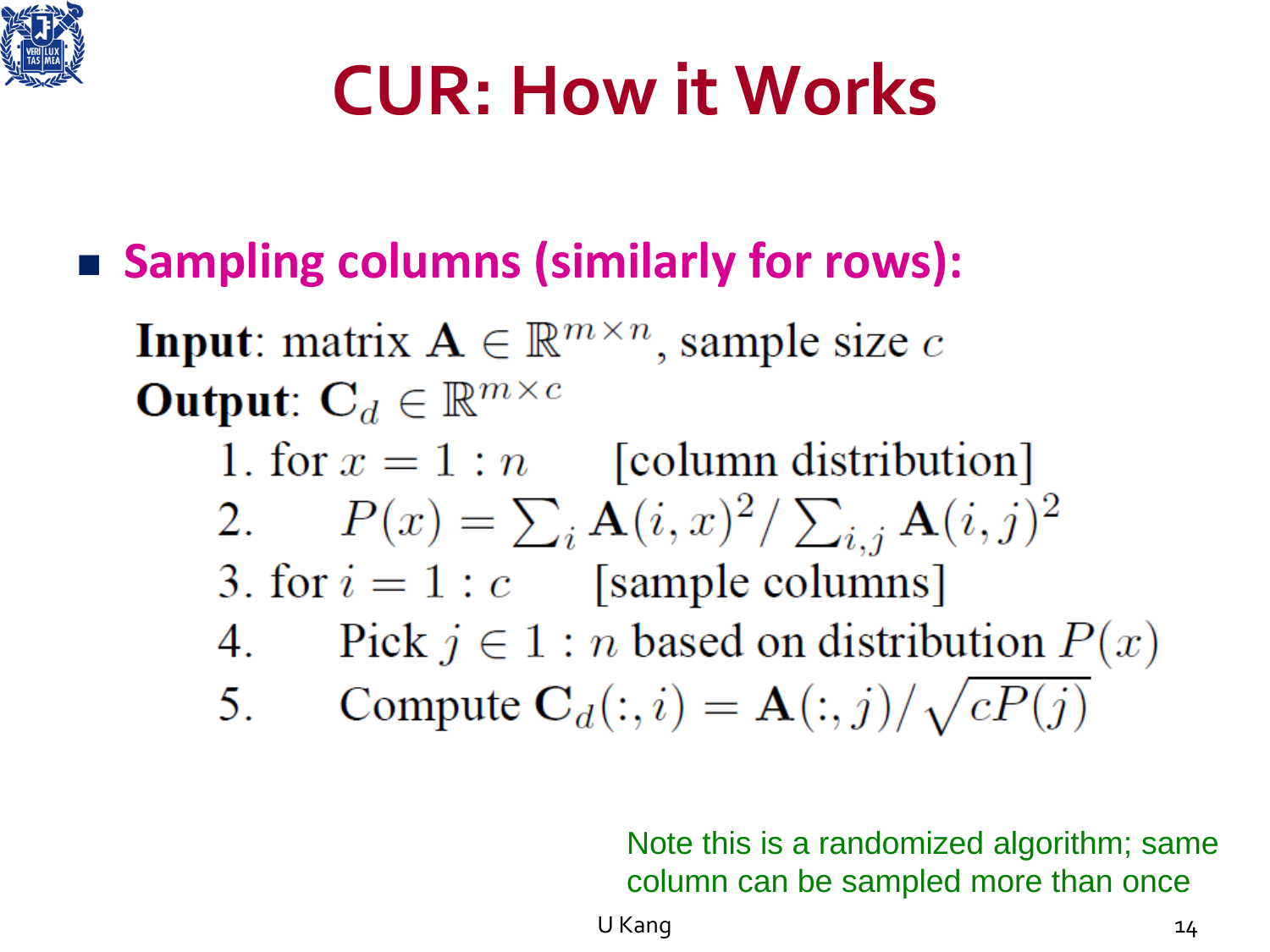

# **Computing U**

- Let **W** be the "intersection" of sampled columns **C** and rows **R**
	- $\Box$  Let SVD of **W** = **X** Z Y<sup>T</sup>
- Then:  $U = Y (Z^+)^2 X^T$ 
	- Ζ+: **reciprocals of non-zero**  s<mark>ingular values:</mark>  $Z^+_{\;\, \text{ii}}$  =1/  $Z_{\text{ii}}$
	- Ζ<sup>+</sup> is called "**pseudoinverse**" of Z

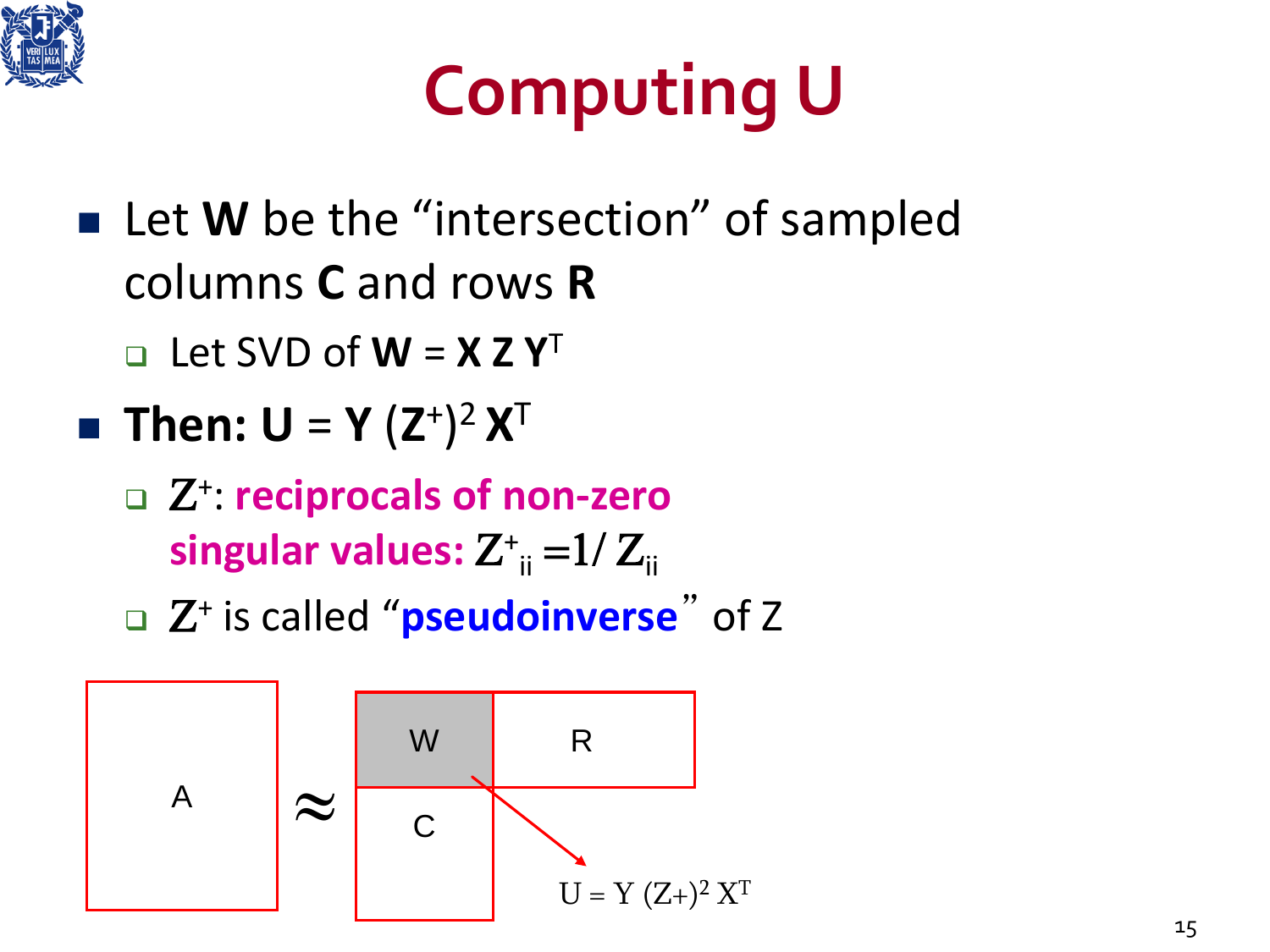# **CUR: Provably good approx. to SVD**

#### **If we carefully choose # of columns and rows,** SVD error  $||A-CUR||_F \le (2+\epsilon) ||A-A_k||_F$ CUR error

■ with probability 98%

#### **In practice:**

Pick 4*k* cols/rows for a "rank-k" approximation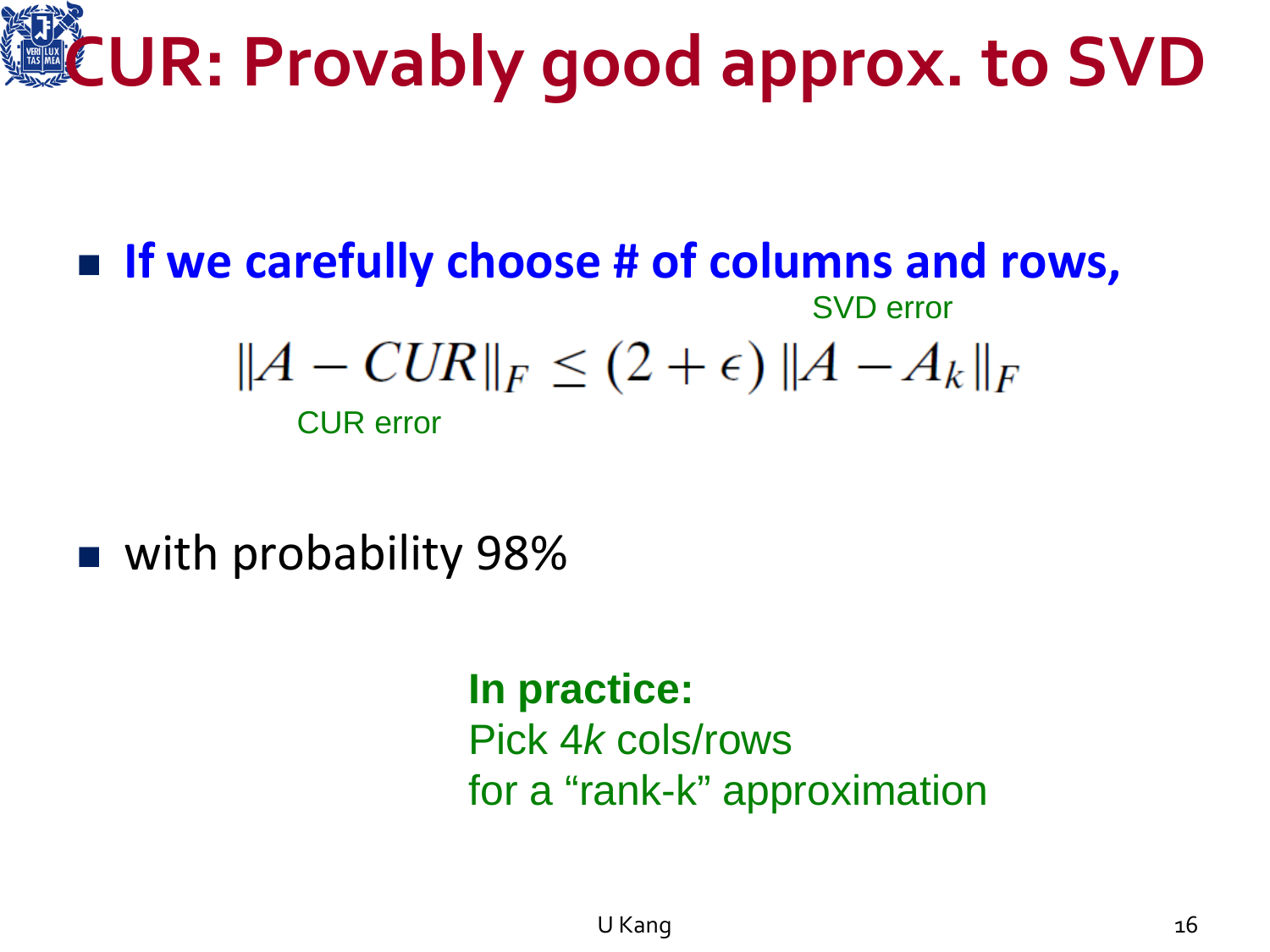

# **CUR: Pros & Cons**

### <sup>+</sup> **Easy interpretation**

Since the basis vectors are actual columns and rows

#### <sup>+</sup> **Sparse basis**

Since the basis vectors are actual columns and rows



- **Not the 'optimal' solution for minimizing error**
- **Duplicate columns and rows**
	- Columns of large norms will be sampled many times
		- CMD method (Sun et al., 2007) solves the problem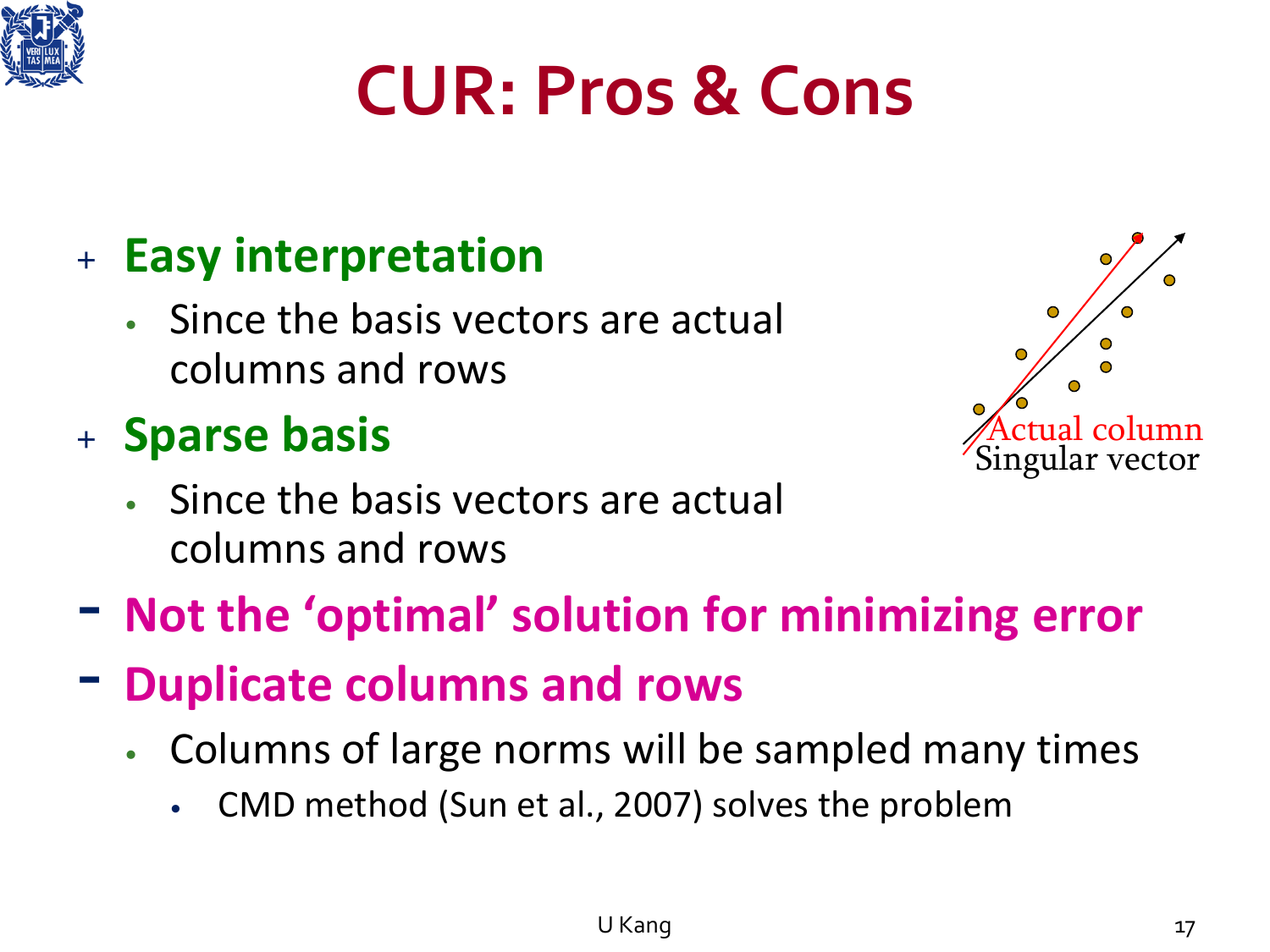

## **SVD vs. CUR**

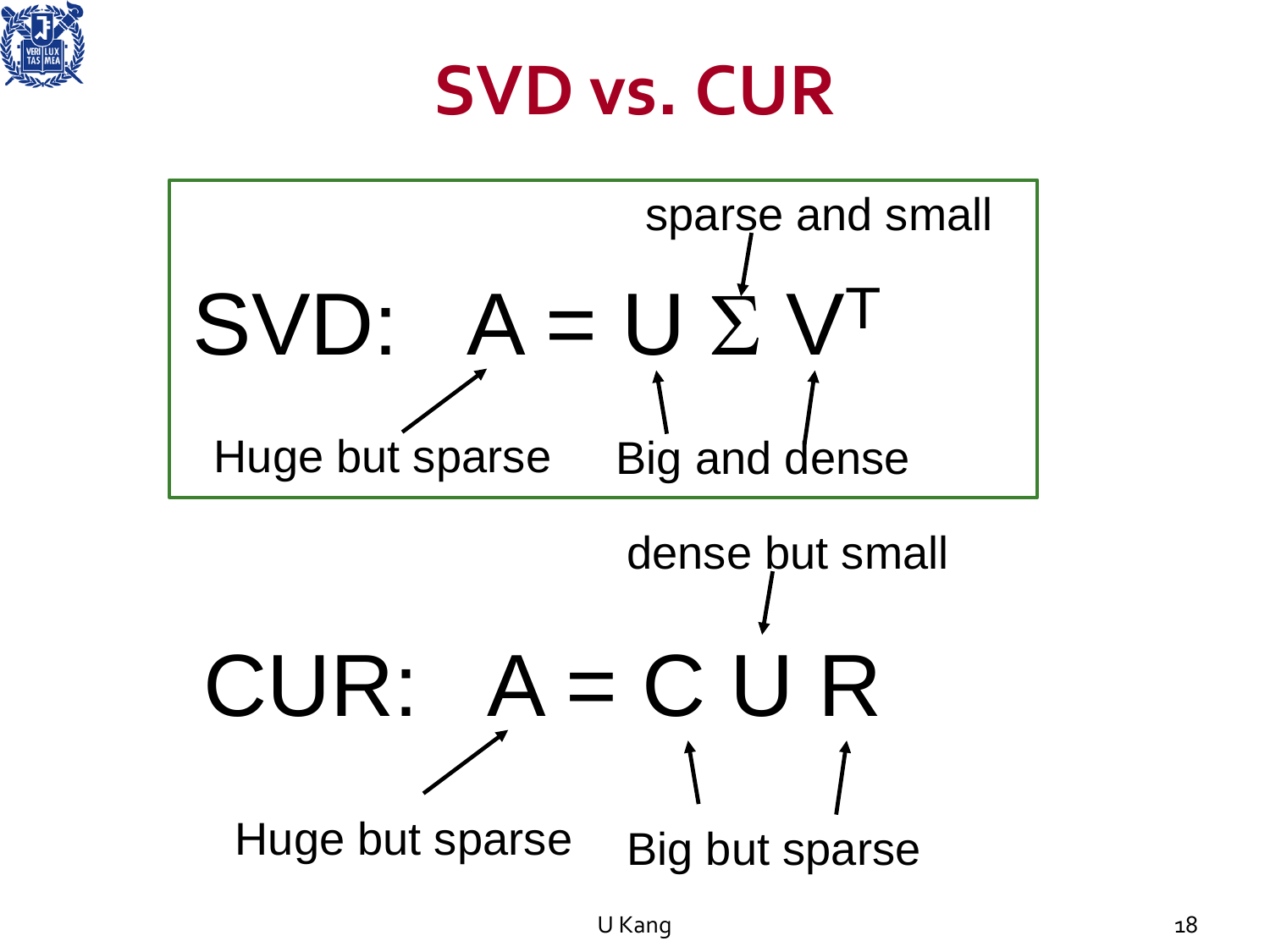

# **SVD vs. CUR: Simple Experiment**

### ■ DBLP bibliographic data

- Author-to-conference big sparse matrix
- Aij: Number of papers published by author *i* at conference *j*
- 428K authors (rows), 3659 conferences (columns)
	- **Very sparse**

#### **Want to reduce dimensionality**

- □ How much time does it take?
- □ What is the reconstruction error?
- **Example 2 How much space do we need?**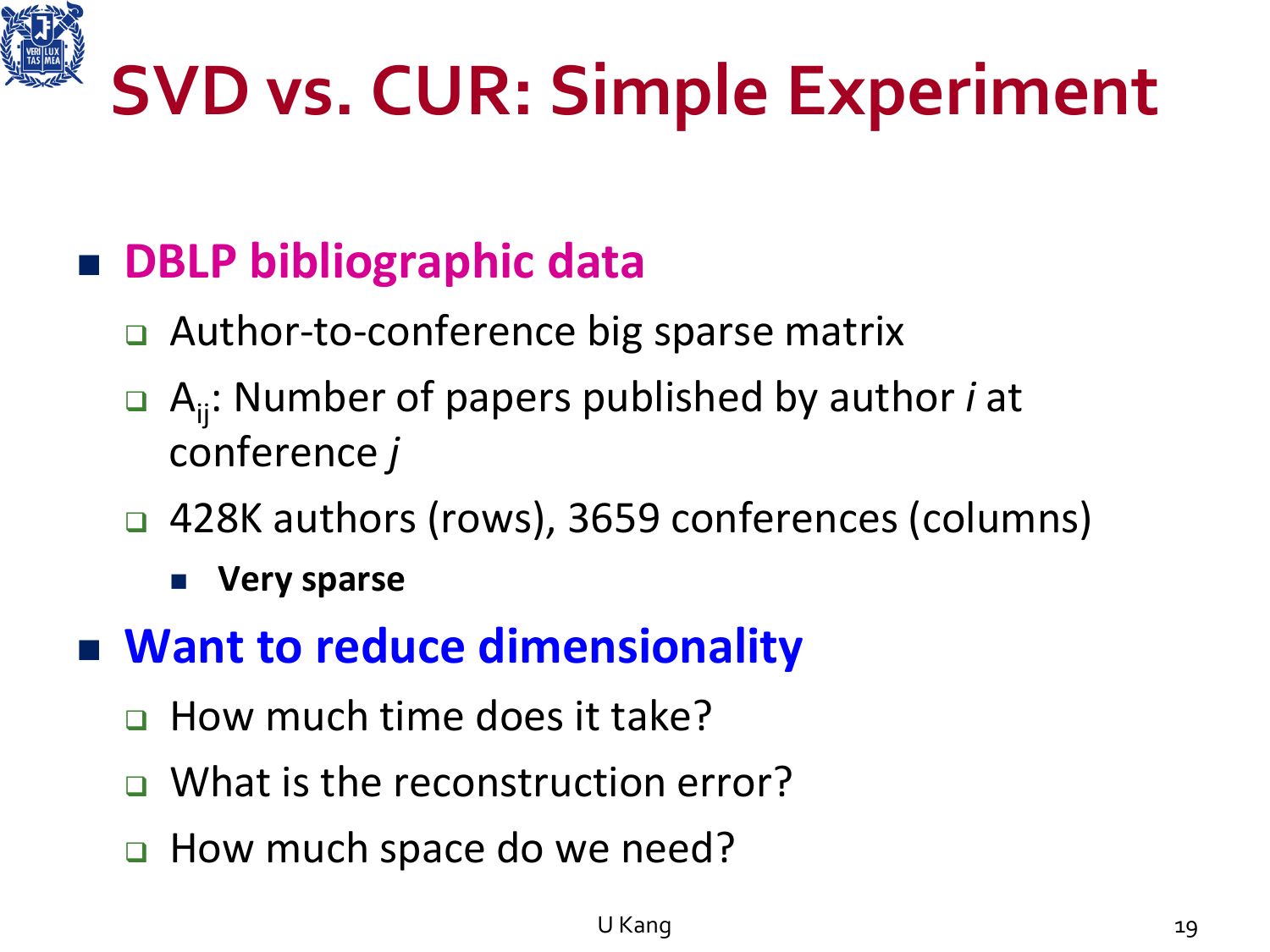# **Results: DBLP- big sparse matrix**



#### **Accuracy:**

 $\Box$  1 – relative sum squared errors

#### **Space ratio:**

#output matrix entries / #input matrix entries

#### **CPU time**

Sun, Faloutsos: *Less is More: Compact Matrix Decomposition for Large Sparse Graphs*, SDM '07.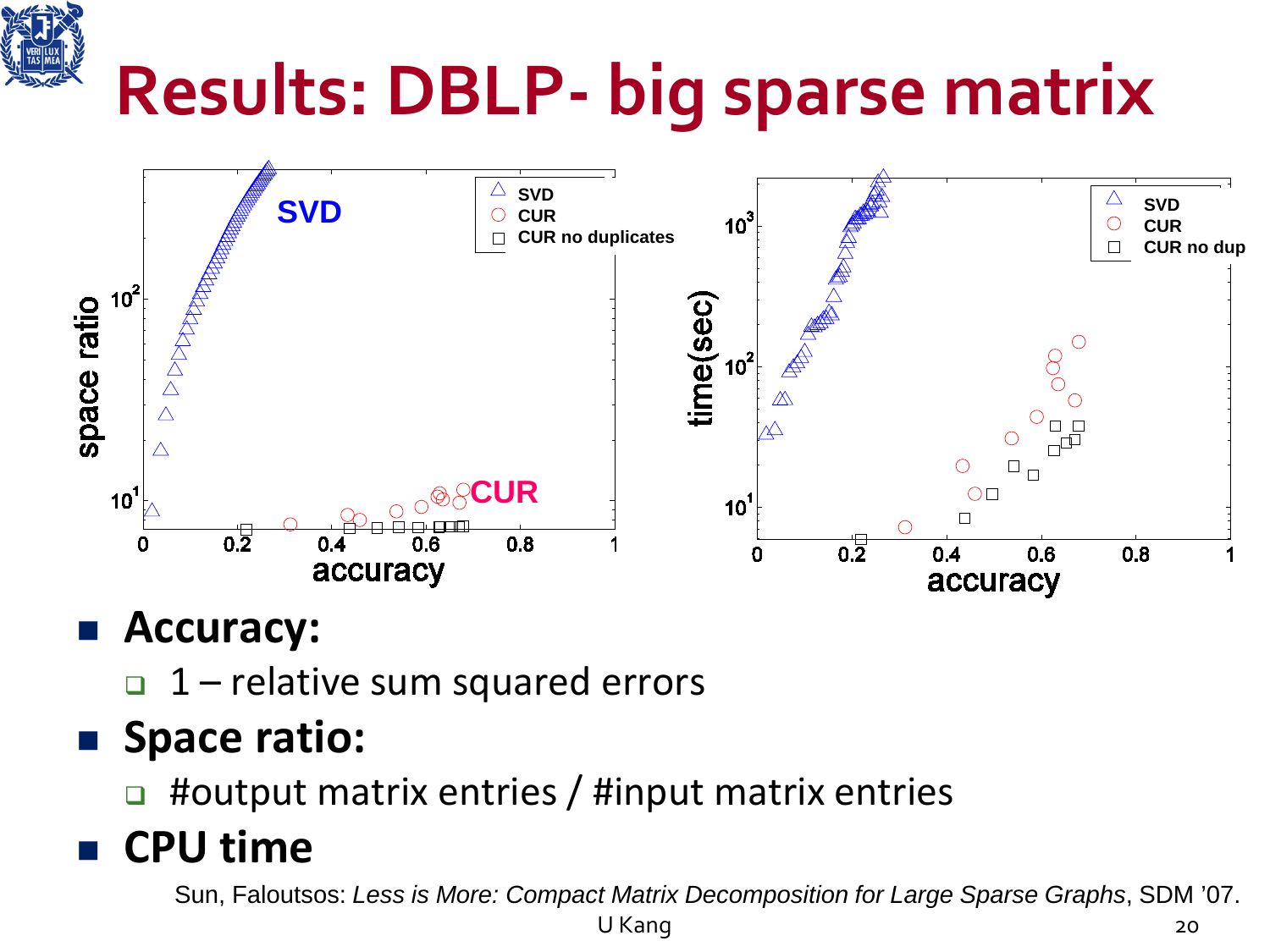

# **Further Reading: CUR**

- Drineas et al., *Fast Monte Carlo Algorithms for Matrices III: Com puting a Compressed Approximate Matrix Decomposition*, SIAM Journal on Computing, 2006.
- J. Sun, Y. Xie, H. Zhang, C. Faloutsos: Less is More: Compact Mat *rix Decomposition for Large Sparse Graphs*, SDM 2007
- *Intra- and interpopulation genotype reconstruction from tagging SNPs*, P. Paschou, M. W. Mahoney, A. Javed, J. R. Kidd, A. J. Pakst is, S. Gu, K. K. Kidd, and P. Drineas, Genome Research, 17(1), 96- 107 (2007)
- *Tensor-CUR Decompositions For Tensor-Based Data*, M. W. Mah oney, M. Maggioni, and P. Drineas, Proc. 12-th Annual SIGKDD, 327-336 (2006)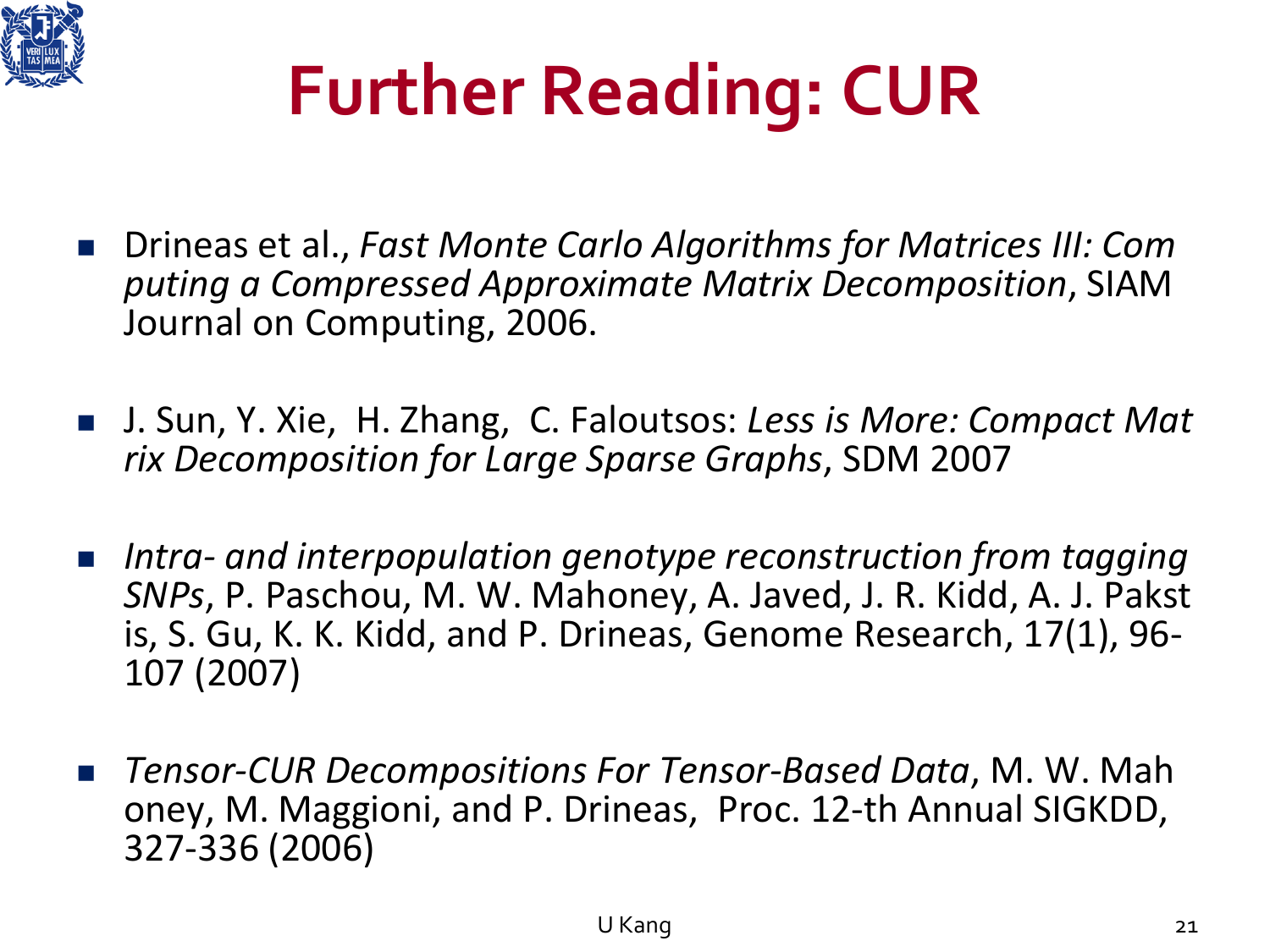# **Conclusion**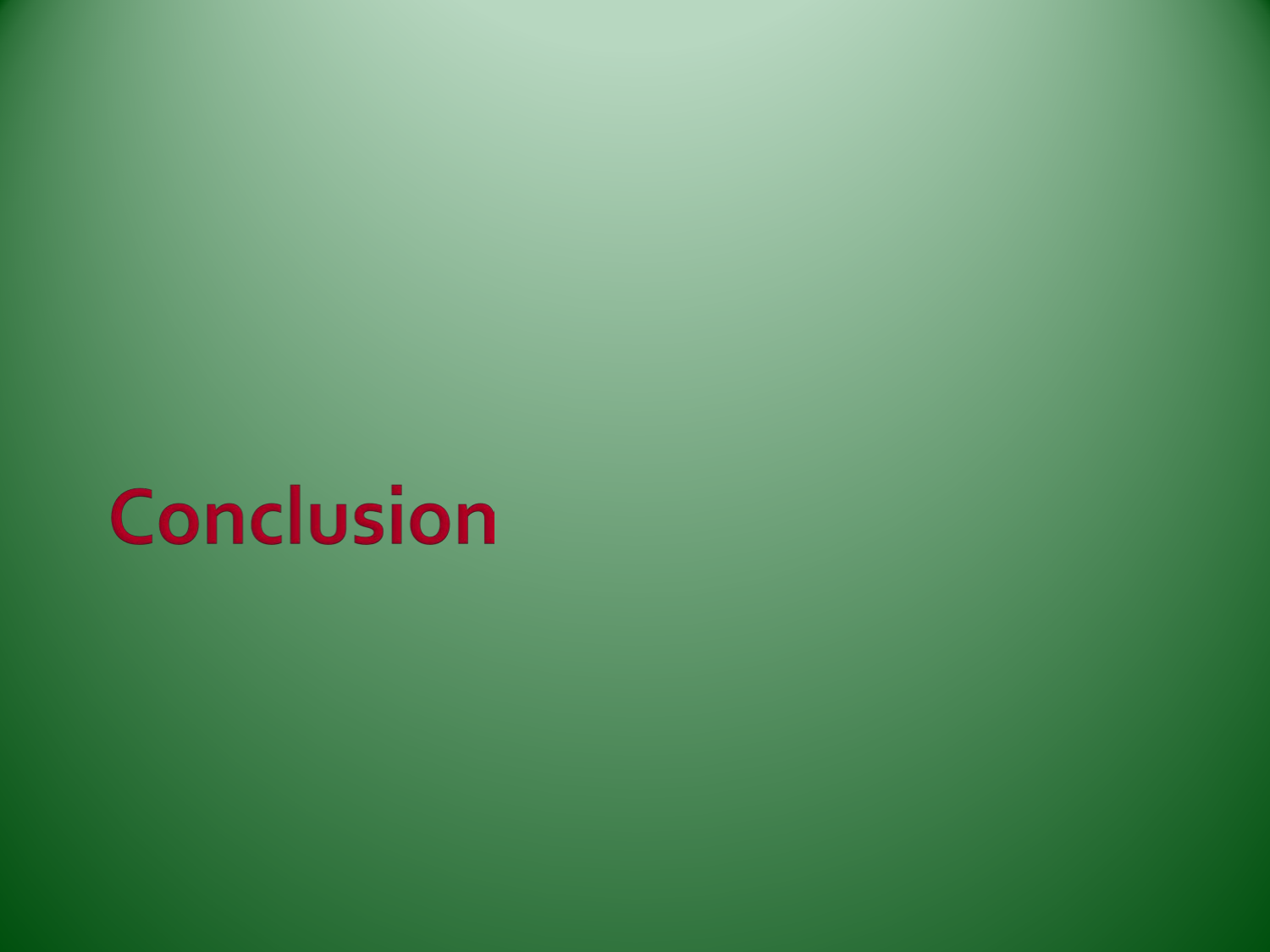



## **Data contains value and knowledge**

U Kang 23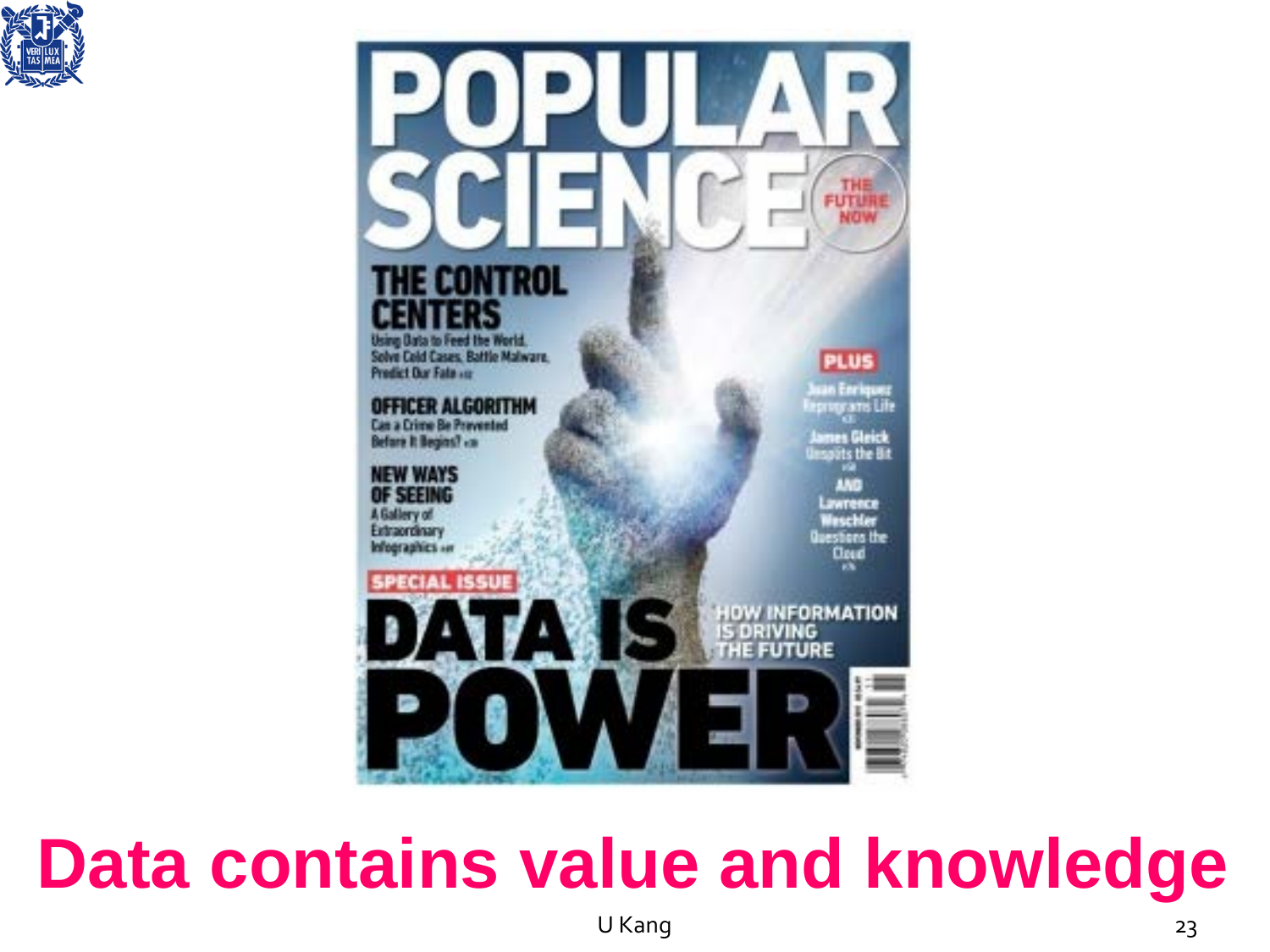

# **What did we learn?**

### **We learned to mine different types of data:**

- **□** Data is high dimensional
- □ Data is a graph
- Data is infinite/never-ending

### **We learned to use different models of computation:**

- □ MapReduce
- **□** Streams and online algorithms
- **□** Single machine in-memory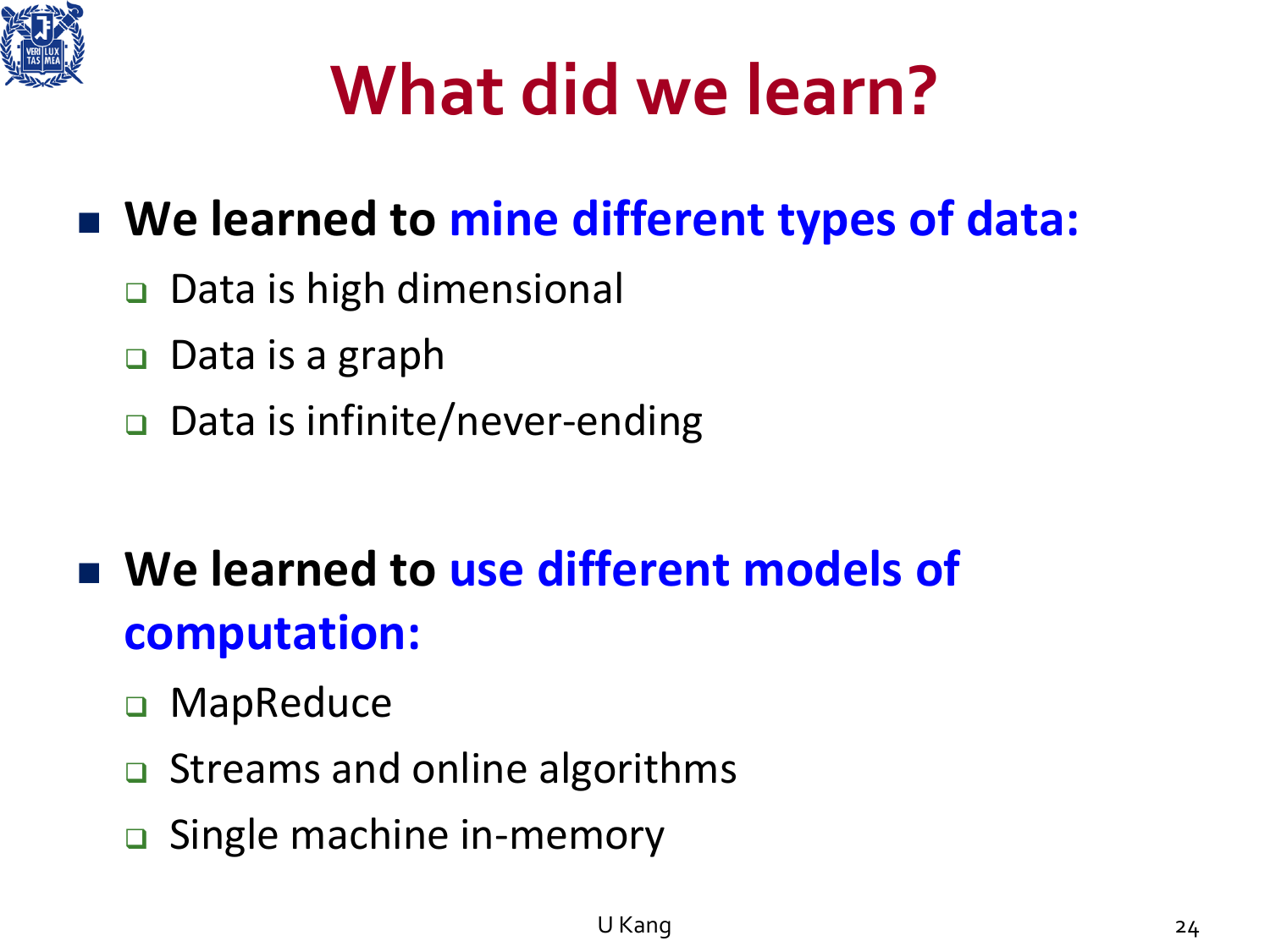

# **What did we learn?**

#### **We learned to solve real-world problems:**

- □ Recommender systems
- Market basket analysis
- □ Spam detection
- Duplicate document detection
- **Q** Ranking in graphs
- □ Community detection
- $\Box$  Increasing the revenue of search engines
- □ Trending topics in social network news feeds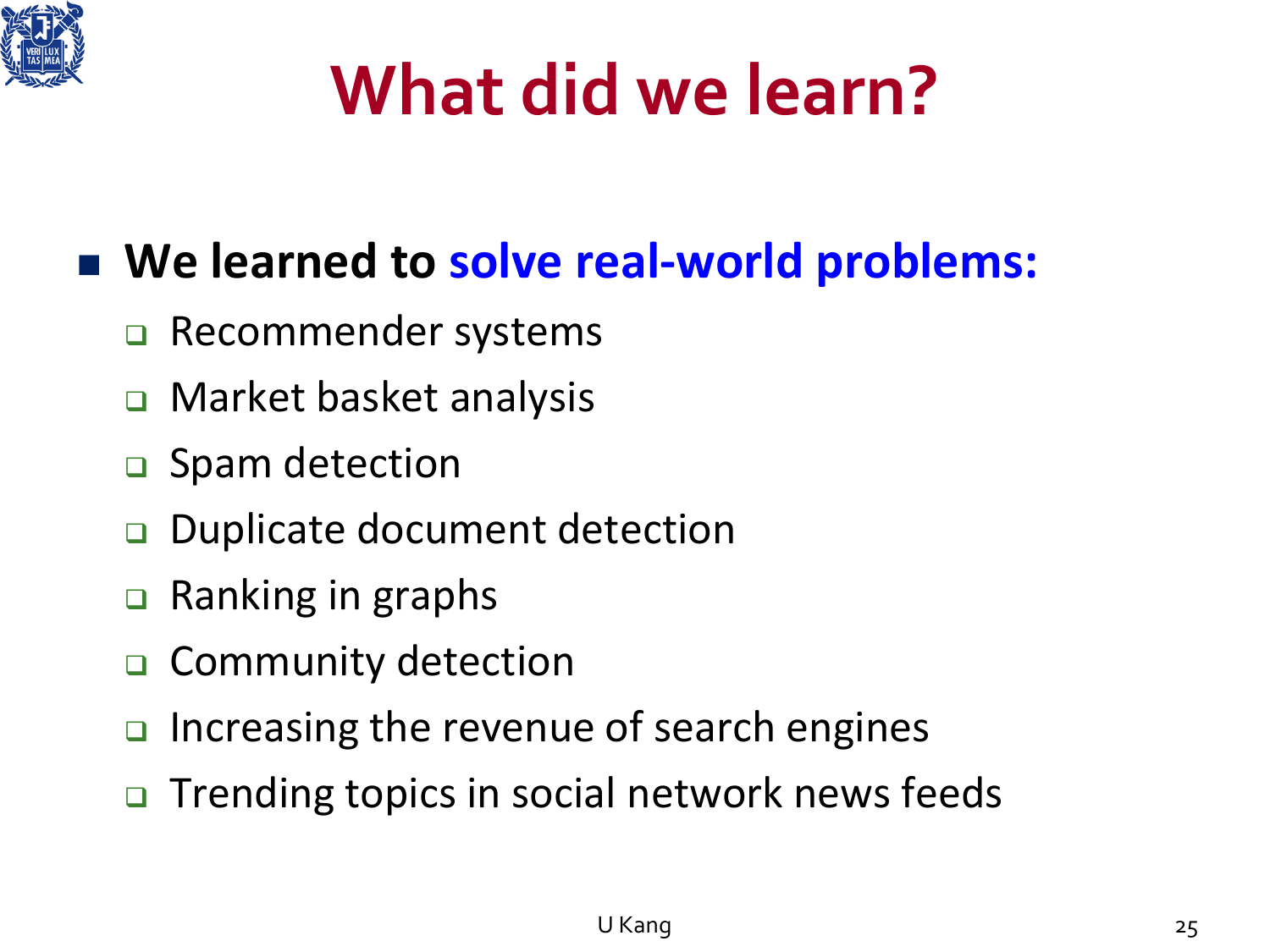

# **What did we learn?**

### **We learned various "tools":**

- Linear algebra (SVD, Rec. Sys., Communities)
- □ Pruning technique (frequent itemsets)
- □ Hashing (LSH, Bloom filters)
- □ Link Analysis (PageRank, HITS, Random Walk)
- **□ Graph Algorithms (betweenness, BFS)**
- □ Clustering (k-means, CURE)
- **□** Sampling (reservoir sampling)
- Greedy Algorithm (Balance)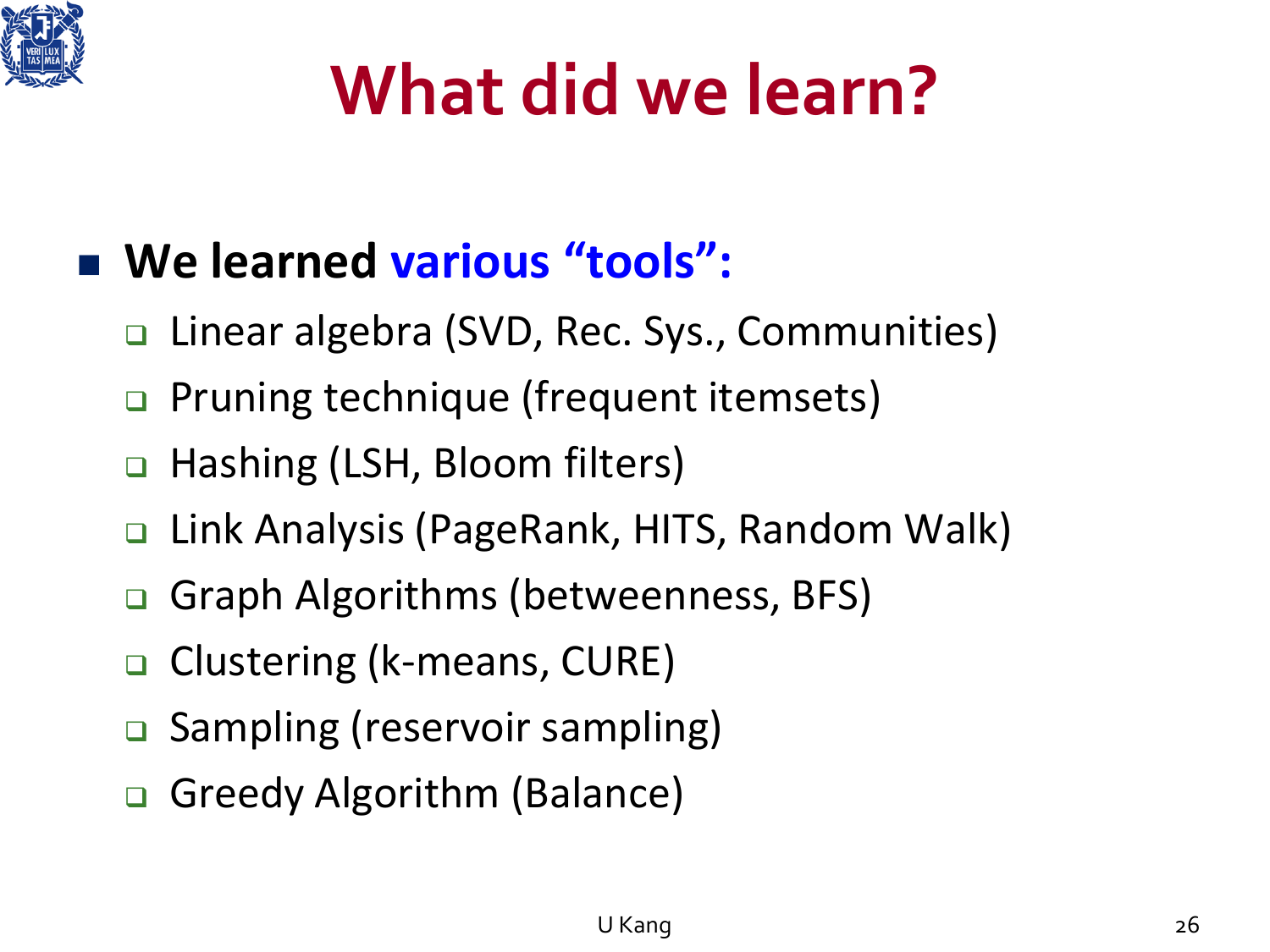

# **Final Remark**

- This course covered extensive materials; thanks for all the hard works (quizzes, homeworks, exams, questions, etc.)
- The knowledge you learned from this course would be helpful in many ways
	- $\Box$  E.g., which subjects to study more; understanding and evaluating other people's work

#### **Takeaway points**

- **□** Summarize each topic using few sentences so that you can really use them (e.g., Bloom Filter)
	- 1) What is the problem to solve? 2) What is the main idea? 3) Result?
- $\Box$  Learn the way how each problem is solved
	- To apply the similar techniques to solve other problems in the future